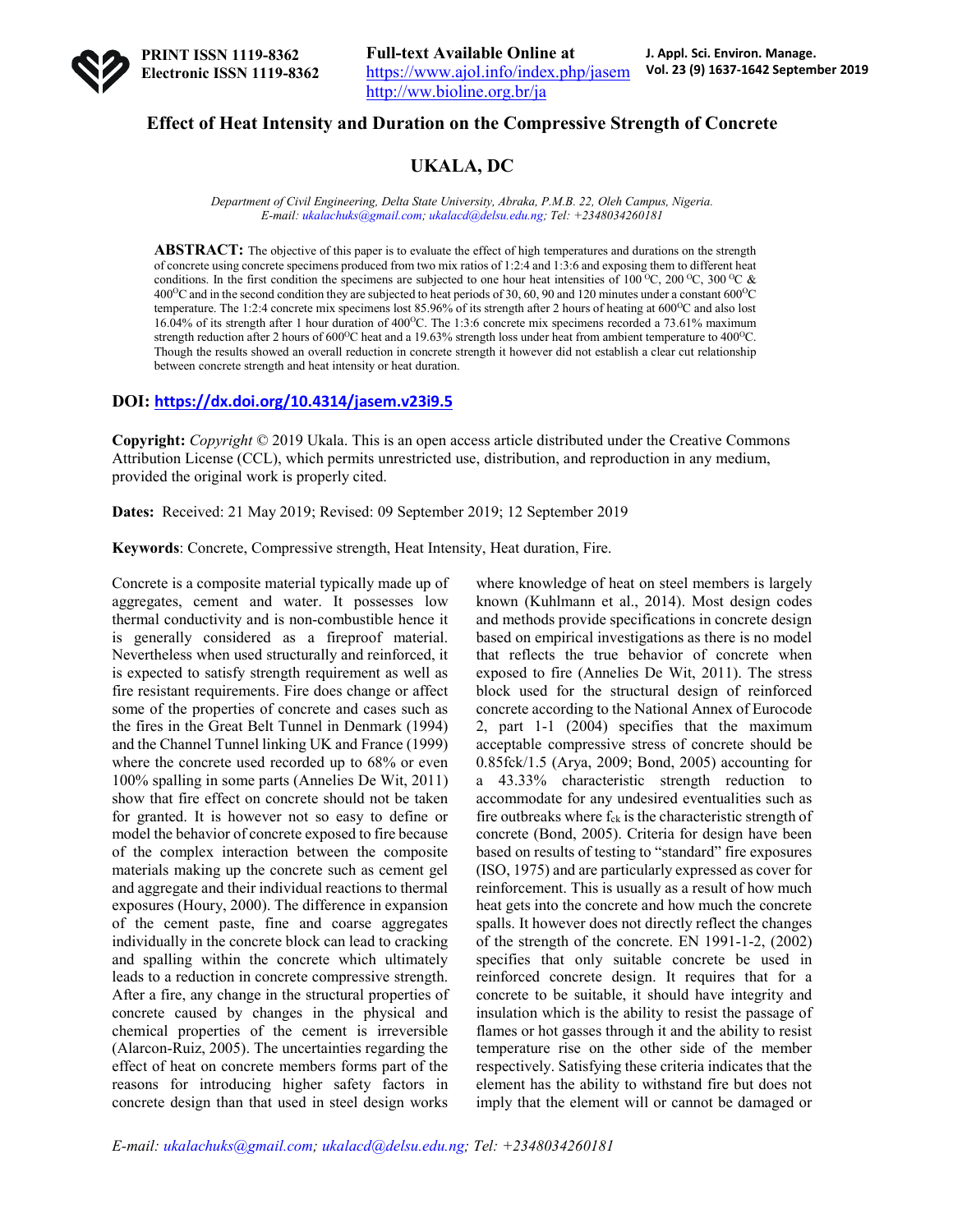lose strength as a result of the fire neither does it tell the extent to which the element loses strength during the course of the fire. The size and shape of the concrete cross section is deemed to be principally related to the fire resistant abilities of the member (Arya, 2009) to this effect part 1.2 of Eurocode 2 (2004) suggests minimum cross sectional size values for beams, one way spanning slabs and braced columns as well as the associated axis distances (cover to center of reinforcement) necessary to meet with specific periods of fire resistant. Ghali *et al* (2015) used ANSYS software in subjecting a model of reinforced concrete to heat of varying intensities and discovered that the concrete withstood temperatures of up to 130<sup>o</sup>C. Some other researchers concluded that concrete can withstand up to  $400^{\circ}$ C without any major change in its properties (Bante and Sohoni, 2017). Again just like the European code these works don't disclose how much strength the concrete loses and its implication on the overall safety of the structural element. The objective of this paper is to evaluate the effect of high temperatures and durations on the strength of concrete.

#### **MATERIALS AND METHODS**

*Materials:* The materials used in this study include fine aggregate (sand), coarse aggregate (granite),

cement and water. The fine aggregate used for this study was obtained from Ozoro community in Isoko North Local Government Area of Delta State. The coarse aggregate had a maximum size of 25mm which was also obtained from Ozoro community in Isoko North Local Government Area of Delta State. Portland Limestone Cement with fairly high Tricalcium Silicate content was used as the binding material and finally clean water was gotten from the Delta State Polytechnic Ozoro.

*Batching and curing method:* The concrete specimens were batched by weight for all concrete mix ratios (1:2:4 and 1:3:6). Three concrete cubes made up of mix ratio 1:2:4 were crushed after 28 days curing and used as the reference strength values for other 1:2:4 mixed concrete specimen that were subject to heat of varying intensities and varying times. Outside the control concrete mix, all other specimens were tested for strength after exposures to heat. Three concrete cubes each were crushed after exposure to heat durations of 30, 60, 90, and 120 minutes while three concrete cubes each were crushed after exposure to  $100^{\circ}$ C,  $200^{\circ}$ C,  $300^{\circ}$ C and  $400^{\circ}$ C elevated temperatures making a total of 27 concrete cubes. This process was repeated for the 1:3:6 concrete mixes. The calculations for batching were carried out according to Sekar (2015) and presented next.

 $Mass = density \times volume$ Density of concrete =  $2400\text{kg/m}^3$ Volume of one concrete cube  $(0.1 * 0.1 * 0.1)$ m =  $0.001$ m<sup>3</sup> Volume of 27 concrete cubes  $(0.001 * 27)$ m = 0.027m<sup>3</sup> Volume of 27 concrete cubes (including 10% anticipated weight) =  $0.0297m<sup>3</sup>$ Mass of twenty seven cubes =  $2400 \text{kg/m}^3 \times 0.0297 \text{m}^3 = 71.28 \text{kg}$ . For 1: 2: 4 mix ratio with <u>water</u> cement ratio of 0.5, the sum of mix ratios  $= 1 + 2 + 4 + 0.5 = 7.5$ For 1: 3: 6 mix ratio with same water  $\frac{12000}{12000}$  ratio, the sum of mix ratios =  $1 + 3 + 6 + 0.5 = 10.5$ The material quantities used for the experiment in weight per group was gotten from the equation  $\frac{1}{\text{sum of mix ratios}} * 71.28 \text{kg}$  and presented in Table 1

| <b>Table 1:</b> Batching by weight of concrete with mix ratios 1:2:4 and 1:3:6 |                                    |                                    |  |  |  |  |
|--------------------------------------------------------------------------------|------------------------------------|------------------------------------|--|--|--|--|
| <b>Materials</b>                                                               | Mass (kg) for<br>$1:2:4$ mix ratio | Mass (kg) for<br>$1:3:6$ mix ratio |  |  |  |  |
| Cement                                                                         | 9.5                                | 6.79                               |  |  |  |  |
| Fine aggregate                                                                 | 19                                 | 20.4                               |  |  |  |  |
| Coarse aggregate                                                               | 38                                 | 40.7                               |  |  |  |  |
| Water                                                                          | 4.75                               | 3.4                                |  |  |  |  |

The concrete cubes of 1:2:4 and 1:3:6 concrete mixes were cast by weight using a 100mm  $\times$  100mm  $\times$ 100mm mould in the lab. A water/cement value of 0.5 was adopted for the mix. The idea behind the use of 1:2:4 and 1:3:6 concretes in the research was to highlight the effect the heat regimes will have on

concrete of different strengths knowing that both mixes will produce concrete of different strengths. After mixing, the fresh concrete was placed in the moulds and allowed to harden for a 24 hour period before the concrete cubes were removed from the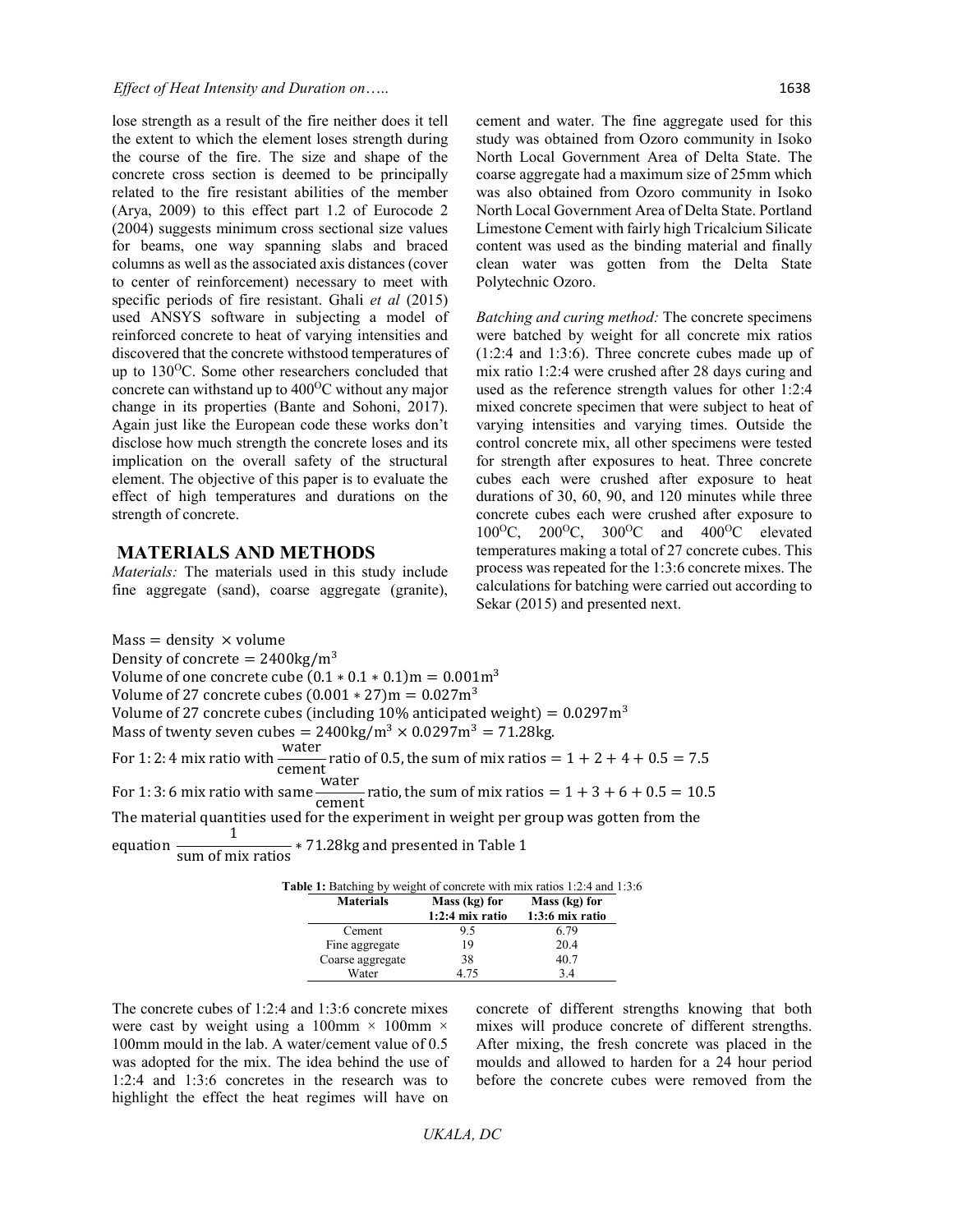moulds and transferred to the curing tanks where they were cured for 28 days.

*Heating methods***:** Due to the unavailability of a burning furnace and knowing that fire is a chemical reaction that gives up heat and light in varying intensities (Helmenstine & Marie, 2018), a temperature regulative oven was used to simulate the effect of fire (through heat) on the concrete. After curing, the cubes were removed from the curing tank and surfaced dried. Each test was conducted with three cubes and the average result was reported in this work. After surface drying, three cubes were crushed immediately at ambient temperature (taken as  $20^{\circ}$ C from a temperature gauge in the lab) and the results acted as the reference point for all other subsequent cube strength results subjected to heat.

In getting data pertaining to effects of heat duration on concrete, twelve cube specimens were placed in the oven which was set to a temperature of 600°C and after every thirty minutes three cubes were brought out, allowed to cool for about 15 minutes and then crushed. The process was followed until the entire 12 cubes had been removed from the oven, crushed and had their results recorded. After a considerable cooling time, the test targeting the effects of heat intensity on concrete began. Here the oven was regulated to  $100^{\circ}$ C and three cubes were placed in it for a duration of 1 hour. After that the cubes were removed, allowed to cool for 15 minutes and then crushed. The oven was then regulated to  $200^{\circ}$ C and three cubes were placed inside for duration of one hour. At the one hour mark, the cubes were removed from the oven, allowed to cool for 15 minutes and then crushed. This process was repeated for temperatures of  $300^{\circ}$ C and  $400^{\circ}$ C. These processes were carried out for both the 1:2:4 and 1:3:6 concrete mixes.

## **RESULTS AND DISCUSSION**

Figures 1 to 3 show the result of the compressive strength of the entire specimen after heating for varying time intervals.

*Heat duration analysis:* From figure 1 there appears to be no clear correlation between the compressive strengths of the concrete and the heat durations. Unexpectedly the concrete gained and lost strength at every interval for the concrete made from 1:2:4 and 1:3:6 mixes. The 1:2:4 mixed concrete had an initial strength of 11.92N/mm2 as compared to the 10.95N/mm2 concrete strength of the 1:3:6 mix indicating the former produced a stronger concrete than the latter. Although there appeared to be a very low correlation between compressive strength and heat durations, there was a general reduction of strength as the duration of heat of the concrete increased. This is represented by the trend line in figure 1 showing that the fire did after all reduce the strength of the concrete generally.



**Fig 1**: Compressive strength of concrete at different time intervals of heat exposure for both 1:2:4 and 1:3:6 concrete mixes



**Fig 2:** Original and subsequent compressive strengths of 1:2:4 mixed concrete at different time intervals of heat exposure

For the 1:2:4 mix the trendline had a negative slope of approximately 0.8 indicating a general sharp decline of strength as the duration the concrete was exposed to the heat increased (figure 2). However there was an increase in strength at 30 minutes and at 90 minutes of heating in both the 1:2:4 and the 1:3:6 concrete mixes (figure 2 and figure 3). The reason for this is not clear but may not be unconnected to free water evaporation from the cement paste or the absorption of moisture from the environment by the specimen at the point of cooling after it had been removed from the furnace and before it was crushed. This phenomena has been reported by Kore & Vyas (2019), Toumi et al. (2009) and Husem (2006), at 200<sup>o</sup>C, 800<sup>o</sup>C and 600<sup>o</sup>C respectively. The results also show a relatively high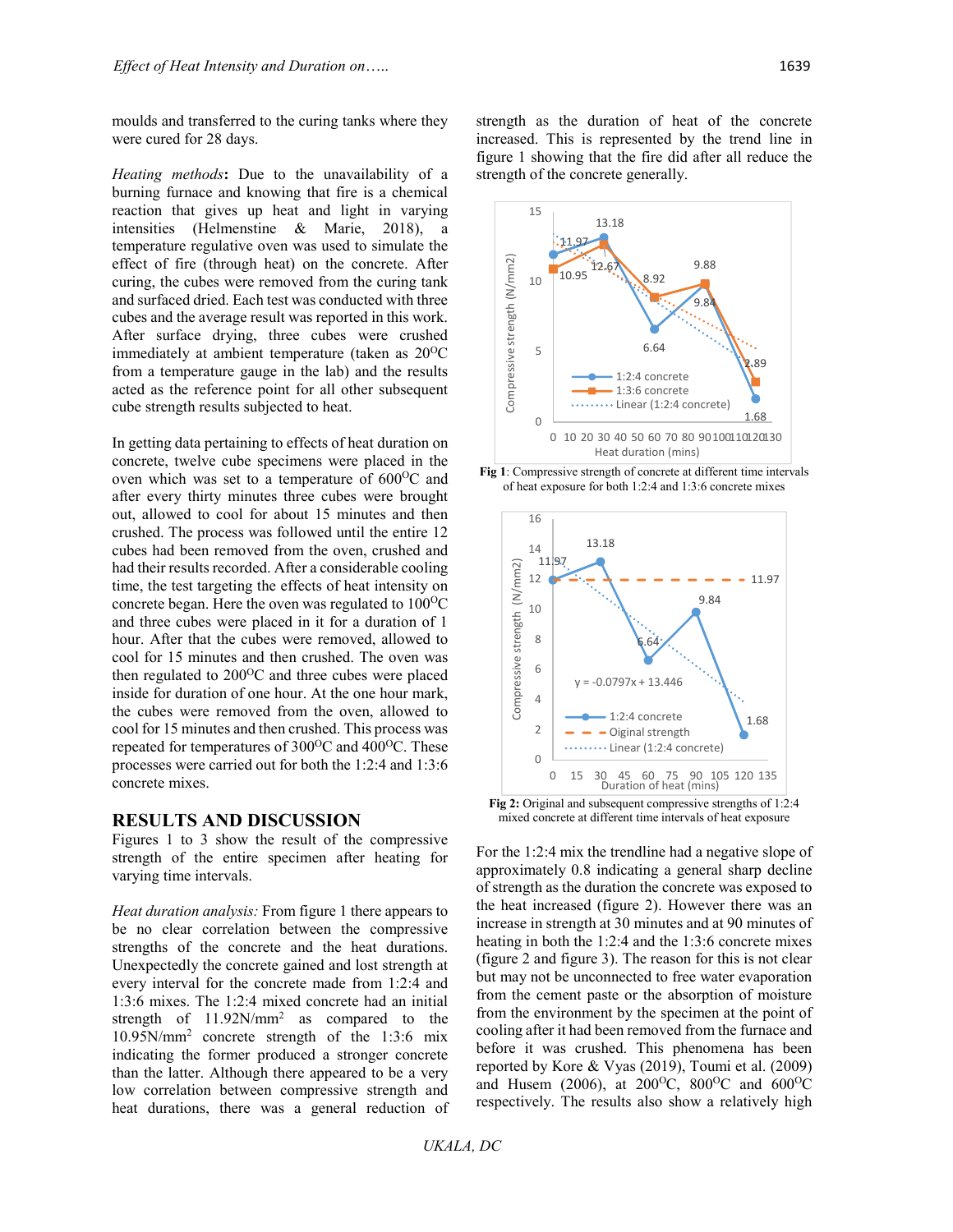deviation in strength of a little above 85% from the original strength of the concrete to the final strength.



**Fig 3**: Original and subsequent compressive strengths of 1:3:6 mixed concrete at different time intervals of heat exposure

The results of the 1:3:6 concrete had a negative slope of 0.063 represented by the trendline in figure 3. This implied the general strength loss was not as drastic as the 1:2:4 concrete having lower strength deviations from the control strength at ambient temperature (10.95N/mm2 ) unlike the 1:2:4 mixed concrete.

*Heat intensity analysis:* Figures 4 to 6 show the result of the compressive strength of the specimen after being heated at varying heat intensities.



intensities for both 1:2:4 and 1:3:6 concrete mixes

The intensity of heat applied to the concrete correlated poorly with the compressive strength of the concrete for both concrete mixes as seen in figure 4. There was an increase in the strength at  $100^{\circ}$ C from the original strength of the concrete at ambient temperature and after that a gradual decline in strength. The result

implies that there will be a gradual decline of strength as the heat intensity increases.



**Fig 5**: Control compressive strength of 1:2:4 mixed concrete versus subsequent strength values when exposed to different heat intensities

For the 1:2:4 mixed concrete subjected to heat of elevated temperatures, the general strength decline produced a negative slope of 0.0073 (figure 5). The concrete gained strength once at the  $100^{\circ}$ C mark and thereafter recorded a gradual reduction in strength. The strength value only fell short the original concrete strength at about the  $340^{\circ}$ C as it approached  $400^{\circ}$ C. Again the reason for this strength gain could be as a result of the reasons previously discussed where the heat causes loss of free water in the cement gel which reduces the water content and invariably increases the strength.



**Fig 6:** Original compressive strength of 1:3:6 mixed concrete versus subsequent strength values when exposed to different heat intensities

The pattern of strength gain and loss of the 1:3:6 concrete mix follows the same pattern as the 1:2:4 mix and the slopes are similar. In the 1:3:6 concrete mix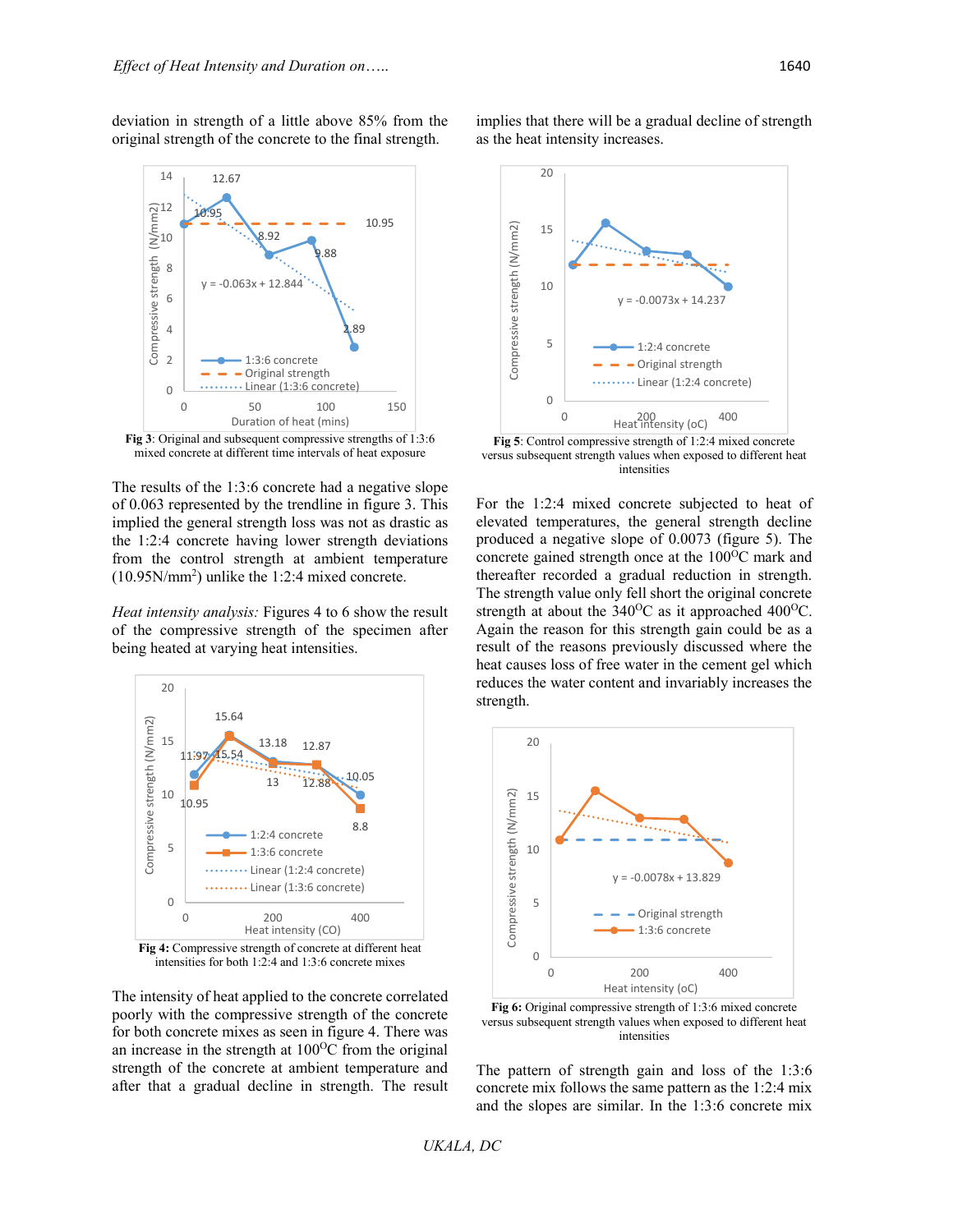the strength only declined from the original strength around the  $350^{\circ}$ C mark. This shows that at elevated temperatures of up to  $350^{\circ}$ C, the concrete will not experience any significant decline in strength. It also shows that the 1:3:6 concrete mix performs slightly better than the 1:2:4 mix when exposed to fire however the difference in performance may not be too

significant as the values of strength loss for both mix types were not so high.

*Heat conditions and corresponding strength effects analysis:* Table 2 tabulates the percentage strength loses of concrete exposed to heat durations and intensities in a manner that makes it easy to compare the overall effects of the application of heat on the concrete specimen.

**Table 2**: Analysis of heat effects on both 1:2:4 and 1:3:6 mixed concrete samples Strength comparisons due to heat duration Strength Comparisons due to heat intensity  $\frac{1}{2}$ 

| $\overline{a}$<br>(mins)<br>duration<br>$600^{\circ}$ C<br>Heat | verage<br>strength | Ĕ<br>strength<br>verage<br>$m^2$<br>con<br>mix | 4<br>- 드<br>$\mathbf{\sim}$<br>g<br>differen<br>7<br>mix<br>strength<br>$\%$ | ७<br>.日<br>3<br>differen<br>5<br>mix<br>strength<br>$\delta$ | intensi<br>日<br>hour<br>Heat<br>per | rete<br>erage<br>strength<br>ن<br>$\text{mm}^2$<br>con<br>mix<br>ä. | verage<br>strength<br>$\text{mm}^2$<br>con<br>mix<br>ڢ<br>ت | 4<br>.⊟<br>$\scriptstyle\sim$<br>differen<br>5<br>тiх<br>strength<br>$\frac{5}{6}$ | ي<br>differen<br>mix<br>strength<br>$\frac{5}{6}$ |
|-----------------------------------------------------------------|--------------------|------------------------------------------------|------------------------------------------------------------------------------|--------------------------------------------------------------|-------------------------------------|---------------------------------------------------------------------|-------------------------------------------------------------|------------------------------------------------------------------------------------|---------------------------------------------------|
| $\theta$                                                        | 11.97              | 10.95                                          |                                                                              | $\Omega$                                                     | 20                                  | 11.97                                                               | 10.95                                                       |                                                                                    |                                                   |
| 30                                                              | 13.18              | 12.67                                          | $-10.11$                                                                     | $-15.71$                                                     | 100                                 | 15.64                                                               | 15.54                                                       | $-30.66$                                                                           | $-41.92$                                          |
| 60                                                              | 6.64               | 8.92                                           | 44.53                                                                        | 18.54                                                        | 200                                 | 13.18                                                               | 13                                                          | $-10.11$                                                                           | $-18.72$                                          |
| 90                                                              | 9.84               | 9.88                                           | 17.79                                                                        | 9.77                                                         | 300                                 | 12.87                                                               | 12.88                                                       | $-7.52$                                                                            | $-17.63$                                          |
| 120                                                             | 1.68               | 2.89                                           | 85.96                                                                        | 73.61                                                        | 400                                 | 10.05                                                               | 8.8                                                         | 16.04                                                                              | 19.63                                             |
|                                                                 |                    |                                                | 1:2:4                                                                        | 1:3:6                                                        |                                     |                                                                     |                                                             | 1:2:4                                                                              | 1:3:6                                             |
| Avr % reduction in strength=                                    |                    | 27.64                                          | 17.24                                                                        | Avr $\%$ reduction in strength =                             |                                     | $-6.45$                                                             | $-11.73$                                                    |                                                                                    |                                                   |
| Max $\%$ loss in strength =                                     |                    | 85.96                                          | 73.61                                                                        | Max $\%$ loss in strength =                                  |                                     | 16.04                                                               | 19.63                                                       |                                                                                    |                                                   |
|                                                                 |                    | Minimum strength value $=$                     | 1.68                                                                         | 2.89                                                         |                                     | Minimum strength value $=$                                          |                                                             | 10.05                                                                              | 8.8                                               |

It was observed that between concrete mixes of 1:2:4 and 1:3:6 the concrete exposed to constant temperature but subject to incremental change in the duration of the heat had maximum strength loses of 85.96% and 73.61% respectively (Table 2). This amount of strength loss was a lot more than the 16.04 and 19.63 percentage strength loses of concrete made from 1:2:4 and 1:3:6 mixes respectively and subject to different heat intensities for a constant one hour period. This result indicates that the duration of heat on concrete has a greater negative effect on concrete strength than the intensity of the heat. The result also infers that the concrete with less cement to go around the aggregate, that is the 1:3:6 mixed concrete will lose more strength with higher temperatures but lose less strength during a longer heat duration than its 1:2:4 mixed concrete counterpart that has more cement to aggregate volume.

If the concrete is allowed a 43.33% reduction in characteristic strength during design (refer to introduction), it implies that an hour duration of fire at temperatures up to  $400^{\circ}$ C will not have any serious effects on the concrete since it accounts for a maximum strength loss of 19.63% only. On the other hand a fire with a temperature intensity of  $600^{\circ}$ C in one hour will completely consume the 43.33% allowable safety factor of concrete strength and at 2 hours exceed that value by almost 100 percent. This strength reduction could be catastrophic especially where no suitable amount of steel reinforcement is provided.

*Conclusion***:** As the duration and intensity of heat increases on concrete there is a general reduction in strength. This reduction in strength is more pronounced when the specimen is subject to long durations of heat. Stronger concrete reduce in strength more than their weaker counterparts as the duration of the heat increases however the weaker concrete experience a slightly higher reduction in strength than their stronger counterparts when the intensity of the heat increases. A one hour fire producing a temperature of  $600^{\circ}$ C can consume 100 percent of the factor of safety used in the design of already built structures.

#### **REFERENCES**

- Alarcon-Ruiz (2005). The use of thermal analysis in assessing the effect of temperature on a cement paste. Cement Concrete Res. 3: 609-613.
- Annelies De Wit. (2011). Behavior and structural design of concrete structures exposed to fire. KTH Architechture and Built Environment. Stockholm, Sweden.
- Arya, C. (2009). Design of Structural Elements: Concrete, Steelworks, Masonry and Timber Designs to British Standards and Eurocodes. 3rd Ed. Oxon. Taylor and Francis.
- Bante, K.S; Sohoni, S.B. (2017) Effect of various temperatures on strength of concrete with partial